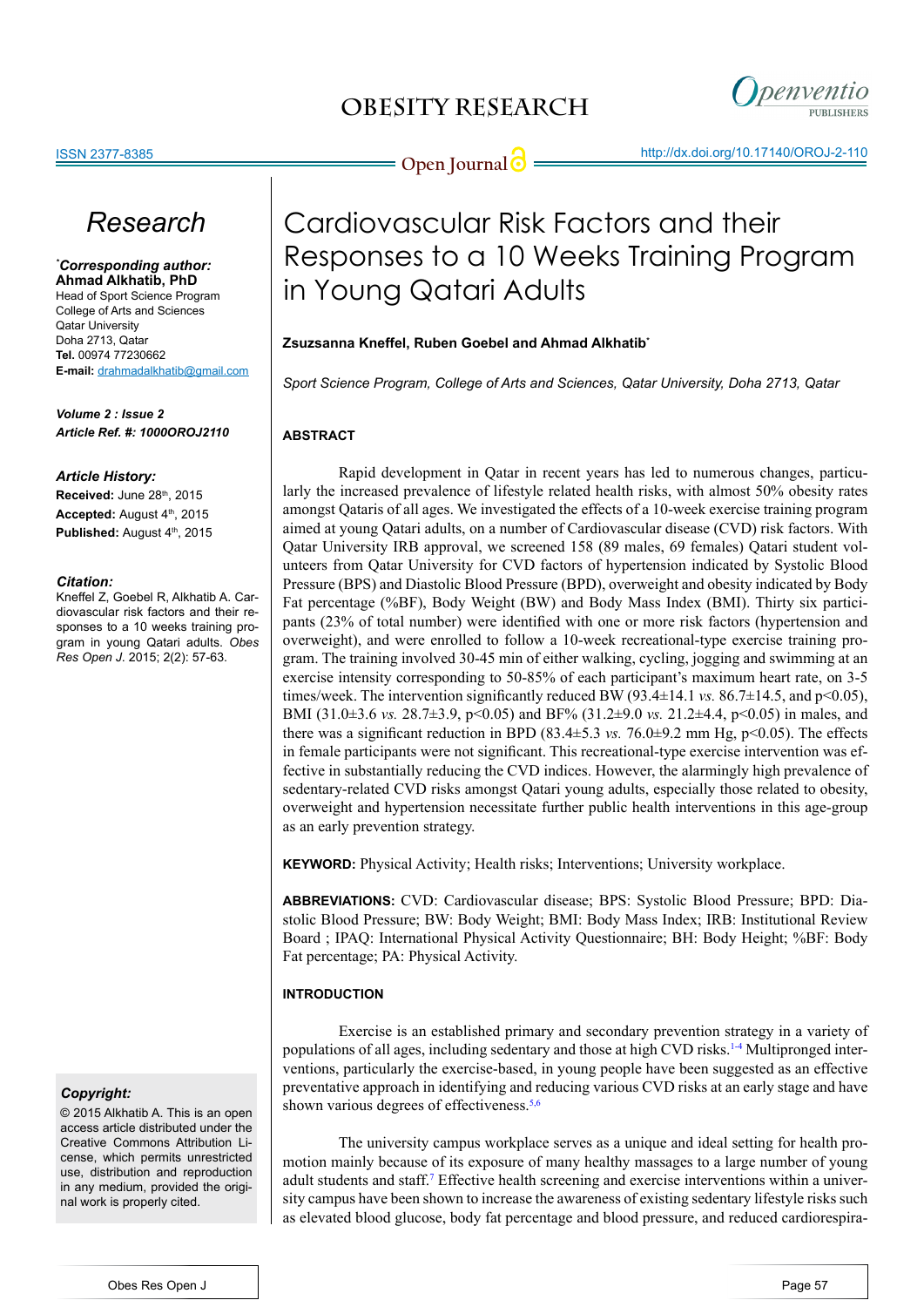

## **Open Journal | integral http://dx.doi.org/10.17140/OROJ-2-110**

tory capacity.[7,8](#page-4-2) They also assist to devise effective interventions which have shown reductions in a number of CVD risks including reducing the elevated blood pressure, improving cardiorespiratory capacity and enhancing psychological and physical wellbeing.[8,9](#page-4-3) Various health and fitness screening amongst university students around the globe have demonstrated alarming prevalence of CVD risks. For example, high prevalence of obesity indices have been reported in medical students including waist circumference  $\geq 90$  cm, BMI  $\geq 25$ , waist to-hip ratio  $\geq 0.9$ , waist to height ratio ≥50, and those have been correlated with elevated blood pressure, glucose and serum lipoproteins amongst those students[.10](#page-4-4) High prevalence for one or more CVD risk factors have also been found amongst Iraqi and Bahraini, American, Hungarian, and Spanish university students.<sup>11-14</sup>

Qatari population has received very little attention in terms of obesity research despite the country recording the highest obesity and physical inactivity rates across the WHOclassified regions,[15](#page-4-6) perhaps due to recent emergence of wealth and natural resources in the GCC region, which has impacted on its populations' health and lifestyle.[13](#page-4-7) Limited data available have indicated that over 41% of its population being physically inactive, 76% of its male adults being classified as overweight or obese reflecting the highest percentage among the GCC and Western countries,<sup>15</sup> whilst, hypertension rates are also high and over 32% of Qatari adults.[16](#page-4-8) This obesity and physical inactivity prevalence was coupled with a dramatic increase in the prevalence and incidence of non-communicable diseases, particularly over the past 20 years.<sup>17</sup> The prevalence of cardiovascular diseases (CVD), account for significant levels of mortality (30.2%) in Qatar,  $18,19$  which is comparable with the highest recorded rates in the United States and European Union, of 30.4% and 40% respectively.<sup>16,20</sup> Therefore, effective interventions are very much needed amongst Qatari populations.

To date there are no studies on the CVD prevalence amongst Qatari young adults, especially given that half of Qataris (n= $278,000$ ) are under 20 years.<sup>21,22</sup> Despite some earlier CVD prevalence studies amongst Qataris and non-Qataris living in Qatar $18,21$  $18,21$  neither screening nor efficacy of a physical intervention have been investigated.

Therefore, the aim of the study was to assess the prevalence of lifestyle disease risk factors amongst young Qatari adults students. A second aim is to test the effectiveness of a 10 week exercise-training program aimed at young Qatari adults, on a number of cardiovascular risk factors. We hypothesize that a university based intervention could reduce the CVD risk actors amongst young Qatari students.

#### **METHODS**

#### **Participants and Design**

All participants were students within Qatar University, Doha. The study was reviewed and approved by the Institutional

Obes Res Open J

Review Board (IRB) for Human Subjects. All of the undergraduate Qatari students at the university received invitation e-mails to take part in the study (ca. 1300). In addition, leaflets and posters were distributed around the university campus. One hundred and fifty eight students (n=158, 89 males and 69 females) with the age of 18-30 years old, expressed interest to volunteer in the study and provided a written informed consent prior to participation in this study. The eligibility criteria used included: 1) no previous diagnosed health or current medication (anti-hypertensive medication and/or anti-depressive treatment), 2) ability to attend the whole duration of the intervention and 3) proved Qatari citizenship.

#### **Initial Screening and Testing Procedures**

The testing adhered to the Helsinki declaration for the use of human subjects. All participants were individually interviewed and assisted in filling the short form of the International Physical Activity Questionnaire (IPAQ).[23](#page-5-4) Body weight (BW) was assessed to the nearest 0.1 kg (Omron BF-400, Healthcare Co., Ltd., Japan), and Body Height (BH) was assessed to the nearest 0.5 cm. Systolic (BPS) and diastolic (BPD) blood pressure were assessed resting (sitting position) for 5 minutes using digital monitor (Omron HEM-780, Omron Healthcare Co., Ltd., Japan) and recorded twice with 1-minute break in between, and the taken value was within 10 mm Hg. Body composition was assessed for body fat percentage (%BF) using a single frequency bioelectrical impedance analyzer at 50 kHz (Omron BF-400, Healthcare Co., Ltd., Japan). $^{24}$  $^{24}$  $^{24}$  Body mass index (BMI) was calculated as weight/height<sup>2</sup> (kg/m<sup>2</sup>).

#### **Exercise Intervention**

After the screening process, 36 participants (23% of total number) who were identified with one or more risk factors (elevated blood pressure or overweight) were enrolled to follow a 10-week recreational-type exercise training program. Eight students reported that they could not complete the intervention due to different reasons (e.g. injury, time conflict), and a further three dropped out during the intervention. Two female students dropped out because of pregnancy. At the end of the intervention overall 23 participants (13 males and 10 females) have completed the whole intervention and their results were analyzed.

The 10 weeks exercise training intervention involved either walking, cycling, jogging and swimming at an exercise intensity corresponding to 50-85% of each participant's maximum heart rate, (monitored by POLAR FT4, in every 2 minutes), lasting 30-45 min, five times per week. The first three training sessions were in the form of supervised training, whilst the participants performed the remaining two sessions individually after they were all given a training schedule. This training regime was similar to a previously recommended PA protocol for this age  $\text{group}^{25}$  and according to the recommendations of the American Heart Association.<sup>[26](#page-5-7)</sup> All training sessions were conducted at Qatar University's facility of the gymnasium and the outdoor track.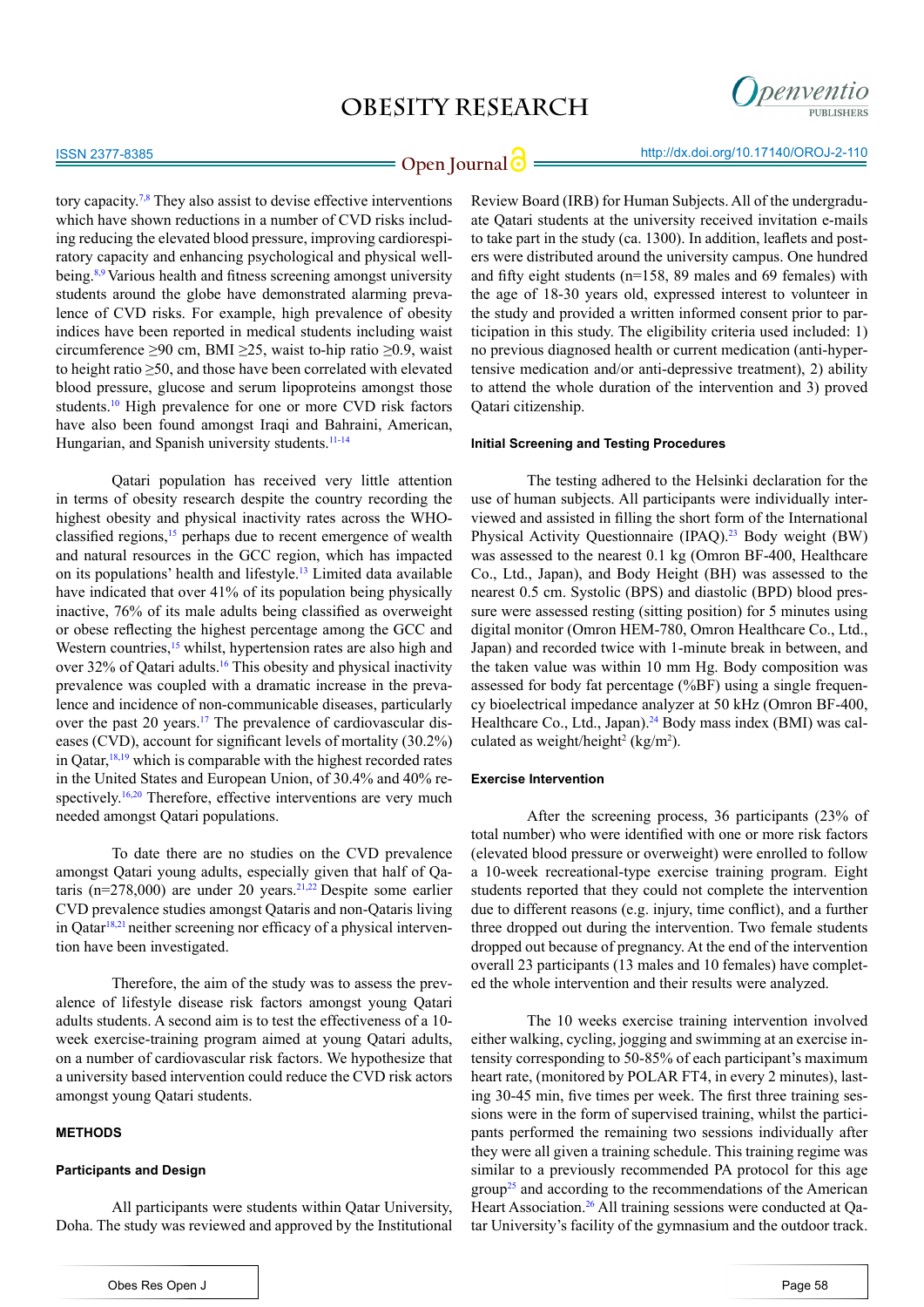

#### **Data Analysis and Statistics**

All screened cardiovascular risks (BPS, BPD, BMI, %BF) were reported as mean  $\pm$  standard deviation. The results of each risk factor were compared against the recommended value based on WHO classifications. The Physical Activity (PA) levels were categorized into Walking (W), Moderate intensity activities (M), Vigorous-intensity activities (V) according to the number of hours reported and applied the recommended MET by IPAQ-short guidelines.<sup>23</sup> To determine the effects of the used intervention and compare the pre- and post- assessments, selfcontrol trials (paired t-test) were used. Data were analyzed using SPSS, version 21.0 and the significance level was set at  $p<05$ .

#### **RESULTS**

#### **Initial Screening Results**

Both males and females have demonstrated a high prevalence in the risk factors of BMI, %BF and BPS above the recommended thresholds (BPS>120 mm Hg, BMI>25, %BF>18.9), (Table 1).<sup>27</sup> For males, BPD was within the normal range (BPD<80 mm Hg) and nineteen participants (21.3%) had elevated blood pressure and exceeded the recommended thresholds, (Table 1). Twenty-eight (31.5%) of the participants were classified overweight and similarly 31.5% were obese by BMI. Additionally, %BF shown that twenty-two (24.7%) were overweight and twenty-seven (30.3%) were obese;

The total PA for males was (424.18 MET-minutes per week), which was below the recommended 500-1000 MET-minutes per week. The resulting classifications were as follows: the vigorous PA, 267.48 MET min/week, walking PA, 89.52 MET min/week and moderate PA, 67.18 MET min/week.

In terms of the female participants' data, thirteen

(18.8%) were classified overweight and seven (10.1%) were obese by BMI. Additionally, %BF shown that sixteen (23.2%) were overweight and twelve (17.4%) were obese; ten (14.5%) had elevated blood pressure above the recommended thresholds (Table 1).

Females` total PA (462.37 MET-minutes per week) was also below the recommended 500-1000 MET-minutes per week. The resulting classifications were as follows: the vigorous PA, 127.36 MET min/week, walking PA, 264.94 MET min/week and moderate PA, 62.51 MET min/week.

#### **Intervention results**

The intervention significantly reduced BW, BMI and %BF (all  $p<0.05$ ), (Table 1). BPD was significantly reduced (83.4±5.3 mm Hg *vs.* 76.0±9.2 mm Hg, p<0.05), but not BPS  $(133.81 \pm 10.7 \text{ mm} \text{ Hz} \text{ vs. } 130.5 \pm 9.1 \text{ mm} \text{ Hz} \text{ . } p=0.52)$ . Average BMI overweight and obesity percentages were significantly reduced among the participants (Table 1).

#### **DISCUSSION**

The study aimed to demonstrate the prevalence of cardiovascular risk factors and the efficacy of a 10-week physical activity intervention within a cohort of Qatari students with defined risk factors. Two main findings are that young Qatari adults in this setting demonstrate high prevalence of CVD risks, which is slightly higher than what is reported nationally for all Qatari adults[.15](#page-4-6) The second main finding of the present study is that the intervention significantly reduced BW, BMI and %BF (Table 1).

Our results have shown that prevalence of overweight and obesity among this sample (each 31.5%) is similar to what have been reported among adolescent in seven Arab Countries including Qatar.[28](#page-5-9)Comparing the initial screening results of BMI

|                       | Initial data     |                  |          | <b>Males</b>          |                        |                            |             | <b>Females</b>        |                        |                                |         |
|-----------------------|------------------|------------------|----------|-----------------------|------------------------|----------------------------|-------------|-----------------------|------------------------|--------------------------------|---------|
| Assessment            | <b>Males</b>     | <b>Females</b>   | P- value | Pre-inter-<br>vention | Post-inter-<br>vention | Mean<br>difference         | p-<br>value | Pre-inter-<br>vention | Post-inter-<br>vention | Mean dif-<br>ference<br>$(\%)$ | p-value |
| Number (n)            | 89               | 69               |          | 13                    | 13                     |                            |             | 10                    | 10                     |                                |         |
| Age (years)           | $20.9{\pm}2.4$   | $20.6 + 2.1$     | .92      | $20.5 \pm 2.4$        | $20.5 \pm 2.4$         |                            |             | $21.4 \pm 2.5$        | $21.4 \pm 2.5$         |                                |         |
| <b>BPS</b><br>(mm Hq) | 128.4±12.9*      | $115.4 \pm 10.6$ | .05      | 133.8±10.7*           | 130.5±9.1*             | $-3.3 \pm 1.6$<br>$(-2.5)$ | .516        | 121.8±14.5*           | 122.7±14.3*            | $+0.9 + 0.2$<br>$(+0.7)$       | .86     |
| BPD (mm Hq)           | 74.4±11.6        | 74.2±9.1         | .21      | $83.4 \pm 5.3$        | 76.0±9.2               | $-7.4 \pm 3.9$<br>$(-8.9)$ | .003        | 76.5±9.0              | 79.8±11.2              | $+3.3 \pm 2.2$<br>$(+4.3)$     | .12     |
| BW (kg)               | 82.4±19.7        | $60.5 \pm 15.0$  | .03      | 93.4±14.1             | 86.7±14.5              | $-6.7 \pm 0.4$<br>$(-7.2)$ | .002        | 72.2±13.2             | 71.9±14.1              | $-0.3 \pm 0.9$<br>$(-0.4\%)$   | .84     |
| <b>BMI</b>            | $27.3 \pm 6.2^*$ | $23.2 \pm 5.6$   | .15      | $31.0 \pm 3.6^*$      | $28.7 \pm 3.9*$        | $2.3 \pm 0.3$<br>$(-7.4)$  | .001        | $28.3 \pm 5.1*$       | $28.1 \pm 5.8$ *       | $-0.2{\pm}0.7$<br>$(-0.6%)$    | .79     |
| BF(%)                 | $22.9 \pm 10.3*$ | 29.6±10.5        | .32      | $31.2 \pm 9.0*$       | $25.8 \pm 7.0*$        | $-5.4 \pm 2.0$             | .000        | 38.8±6.4*             | 36.6±8.0*              | $-2.2 \pm 1.6$<br>$(-5.6%)$    | .17     |

BPS: systolic blood pressure; BPD: diastolic blood pressure; BW: body weight; BF: percentage of body fat; BMI: body mass index. *\*Values indicating increased health risks according to WHO cut points.*[27](#page-5-8)

**Table 1:** Mean±SD for all assessments indicating cardiovascular risk factors.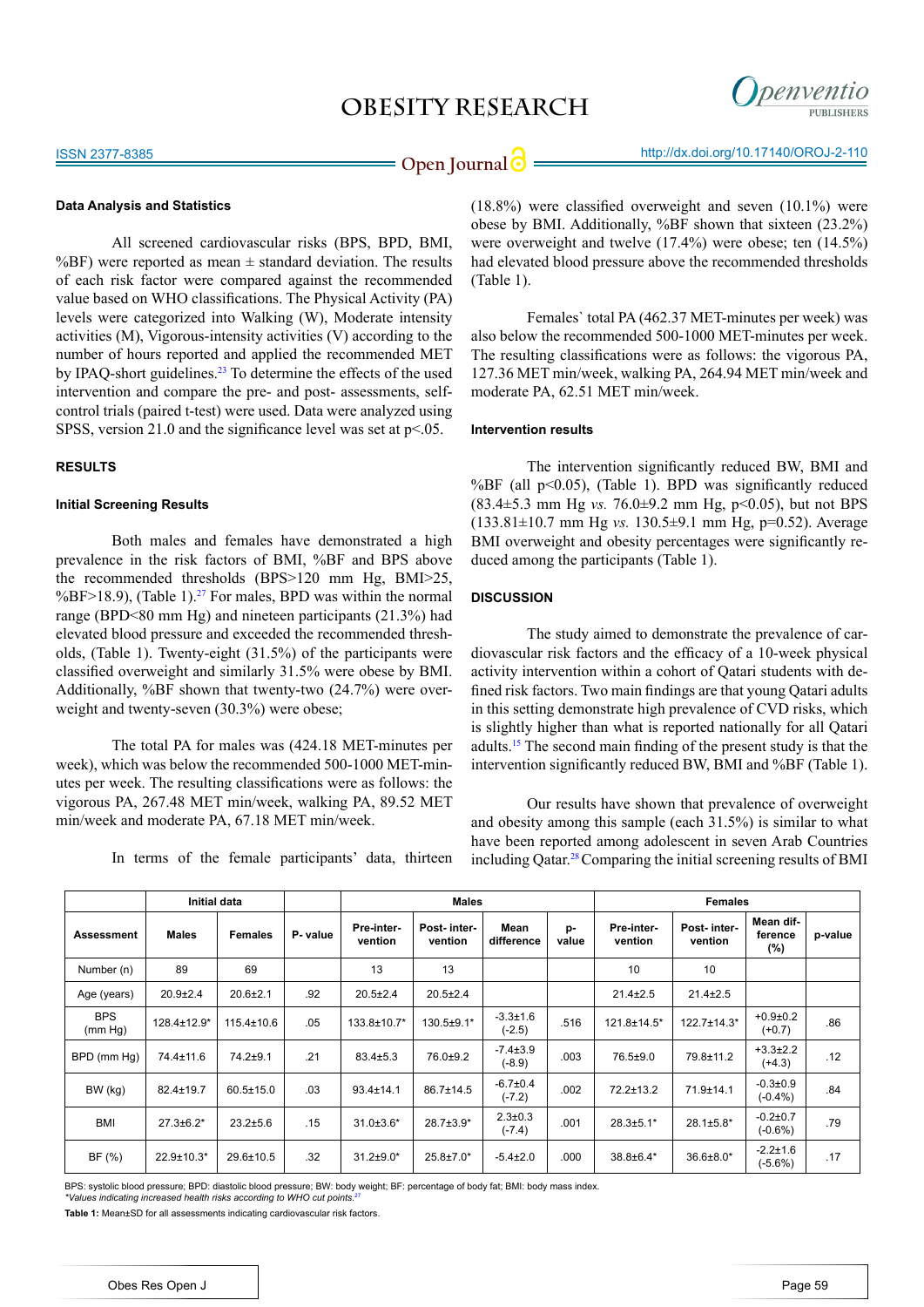

to age matched results of two Western countries, we found that the percentage of obesity (Table 1) was close as data among Americans,<sup>29</sup> 33.2% and was markedly higher than obesity data in the UK, $30\frac{32.6}{%}$ . The overweight prevalence of 31.5% in our study was close to that 33% which was reported in an earlier research of older Qatari population<sup>15</sup> and higher than it was reported for a younger Qatari adolescent cohort<sup>18</sup> of  $28.6\%$ , These results could demonstrate a rising tendency of bodyweight as a marked CVD risk factor in young Qatari adults. The prevalence of overweight and obesity indicated by BMI≥25 of 63% in our study is similar to the 65% reported in earlier research for Qatari males when matched age in Oatar.<sup>15</sup> This alarming rate not only supports the global concern of rising obesity globally, $28$  but is also a major concern for developing CVD, particularly diabetes at early adulthood in the GCC region.[31](#page-5-12)

The intervention was effective in reducing obesity and overweight related measures. If those are distributed across the overall sample, it will equate to a 7.4%, 7.2% and 5.4% reduction in the average of BMI, BW, and %BF respectively (Table 1). This reduction rate is similar to what was found in other interventions with a similar period of time an 8 week long study, that applied an aerobic training program[.32](#page-5-13) Those authors described a moderate physical activity promoted decrease in BMI  $(28.1 \pm 1.59 \text{ vs. } 25.7 \pm 0.75, \text{ p} < 0.05)$  and body fat distribution  $(31.8\pm3.7 \text{ vs. } 28.6\pm2.6, \text{ p} < 0.05)$  among obese, and enhanced their pulmonary indices (FVC,  $FEV_1$ ), VO<sub>2</sub>max.<sup>[32](#page-5-13)</sup> The transition from adolescence to young adulthood is a critical period for obesity development with one study noting that obesity rates doubled from adolescence to the early twenties, $33$  and another reporting that there is both a high incidence and maintenance of obesity from adolescence to early adulthood.<sup>34</sup> Therefore, this study contributes in addressing the measured risk factors in these young age-groups.

The initial screening revealed over 20% of BPS in both young males and females indicating pre-hypertension risks (BPS>120 mm Hg) in those participants, and a major risk factor for CVD. $35$  Even though the mean reductions was significant after the 10-weeks of training program in three variables (BPS, BMI, %BF), there was still individual cases of pre-hypertension, and those individuals were referred to see their physician in order to continue being supervised following the intervention. In those where the initial BPS was  $\geq 130$  mm Hg, the training program used resulted in significant reduction and the average decrease was 7 mm Hg ( $p<0.05$ ), however in participants where the initial value was <130 mm Hg the mean reduction was only 1.1 mm Hg ( $p=0.4$ ). These results are quite similar to those experienced in some longer 6-month-long longitudinal studies in which the decrease of the BP depended on the initial values. When it was high, the decrease was more marked, $36,37$  but in normotensive subjects it was only 3-4 mm  $Hg^{38,39}$  $Hg^{38,39}$  $Hg^{38,39}$ 

According to a previous observation $40$  the best age to produce a beneficial effect on BP is between 30 and 49 years.

In the present study participants` mean age was 20 years. suggesting that the training effects on BP at this age could be less marked than in older participants.<sup>5</sup>

The results of the IPAQ short version, used in this study, showed that approximately 15% of the participants reached the minimum requirement of the total weekly physical activity followed the UK`s recommendation $30(424.18 \text{ MET-minutes per})$ week *vs.* >450 MET-minutes per week). Perhaps the social images of body shape, the family obligations of practicing physical activity and the status of physical education in this country is different from most Western countries, it is possible that these barriers have influence on the insufficient PA, though no research has been found to back up this suggestion.

Failure to meet physical activity guidelines amongst university students has been reported as a reason for weight gain, especially amongst freshman year students<sup>41,42</sup> (five days of moderate activity for 30 min, or three days of vigorous activity for 20 min). $43,44$  It is perhaps important to note that the student cohort we tested has had the option to sit on one of the sport courses that were offered within the curriculum, and had the option to use the campus-based sport facilities. However, the effectiveness of these approaches still appears inadequate for weight maintenance.<sup>[5](#page-4-1)</sup> Our results appear to agree that integrating PA within the university curriculum does not necessarily reflect in meeting the PA levels amongst university students.

It is well established that exercise is a primary prevention for CVD and several exercise intervention studies have shown exercise training effectiveness in a number of cardiovascular and metabolic indices including reducing blood pressure and indices of the metabolic syndrome.<sup>36,[39,](#page-5-8)[45-47](#page-6-1)</sup> However, the majority of those studies have focused on older populations that are typically at an increased risk.<sup>[1](#page-4-0)</sup> Our study is the first to have demonstrated the effectiveness of an exercise intervention in young Qatari adults, when this age-group is not commonly known to be at an increased risk. Limited number of exercise interventions have focused on a university age-students, mainly focused on psychological factors such as health-related behaviours, or approach-avoidance achievement and less on the cardiovascular prevention.<sup>[48,49](#page-6-2)</sup> However, none were have focused on this agegroup in the GCC region, despite stating the necessity of conducting such interventions.<sup>50-52</sup> Therefore, results of this study could inform further research within a university workplace, particularly in the GCC region.

#### **LIMITATIONS**

The analyses of combined physical capacity and health risks factors for campus students in this study may provide a baseline for effective workplace PA interventions. We have used a validated assessment approach that relied on several direct physiological measurements of BF%, BMI and BP that have been shown to be effective to plan an university based PA in-tervention.<sup>[7,](#page-4-2)[53](#page-6-4)</sup> However, generalizing the results of this study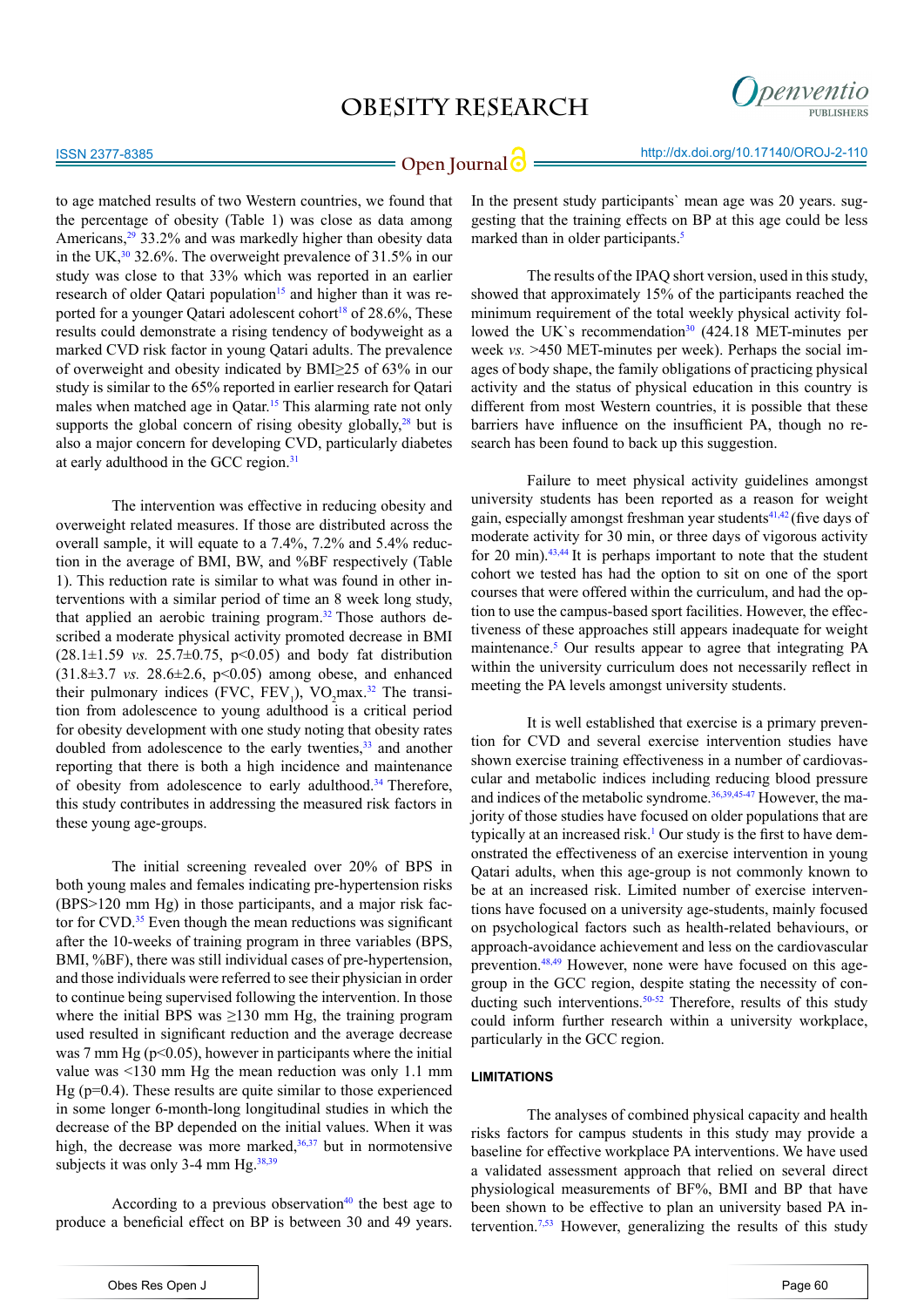

### **Open Journal | interpret in the Sepan Line Sepan Line Sepan Line Sepan Line Sepan Line Sepan Line Sepan Line Sepan Line Sepan Line Sepan Line Sepan Line Sepan Line Sepan Line Sepan Line Sepan Line Sepan Line Sepan Line Se**

across age and gender matched-groups needs to relay on a larger sample size than we were able to involve within this intervention program. The diet was not controlled which could have influenced on changes in some of the variables we have tested.

#### **CONCLUSION**

Our results suggest that overweight, obesity and physical inactivity are prevalent among young adult Qataris. Targeting those who are at risk with a physical activity programme demonstrated substantial reduction in CVD risk factors indicated by reduced blood pressure and body fat percentage. Combining health and exercise assessments with a follow up physical activity intervention can be effective strategy to reduce CVD risk factors within university campus. Interventions within the university campus-workplace reaching students and employees, alongside wider strategies to increase physical activity levels in the workplace are very much needed, $53$  and Qatar could utilize its benefits to improve society's health significantly.

#### **DISCLOSURE**

This study was made possible by a Qatar Foundation's Qatar National Research Fund grant award (UREP 12-048-3-009).

#### **ACKNOWLEDGEMENT**

The authors would like to thank all participants who volunteered for this study.

#### **CONFLICTS OF INTEREST**

The authors declare that they have no conflicts of interest.

#### **REFERENCES**

<span id="page-4-0"></span>1. Alkhatib A. Effective intervention strategies combining mediterranean diet and exercise for reducing obesity, metabolic and cardiovascular risks in high-risk populations: mini review. *Obes Res Open J.* 2015; 2(1): 4-9. doi: [10.1740/OROJ-1-102](http://openventio.org/Volume1_Issue1/Effective_Intervention_Strategies_Combining_Mediterranean_Diet_and_Exercise_for_Reducing_Obesity_Metabolic_and_Cardiovascular_Risks_in_High_Risk_Populations_Mini_Review_OROJ_1_102.pdf)

2. Ciolac EG, Guimarães GV, Avila VM, Bortolotto LA, Doria EL, Edimar BA. Acute effects of continous and interval aerobic exercise on 24-h ambulatory blood pressure in long term treated hypertensive patients. *Int J Cardiol.* 2009; 133(3): 381-387. doi: [10.1016/j.ijcard.2008.02.005](http://www.ncbi.nlm.nih.gov/pubmed/18501444)

3. Greve J, Heinesen E. Evaluating the impact of a school-based health intervention using a randomized field experiment. *Econ Hum Biol.* 2015; 18: 41-56.

4. Greene WG, Schembre MS, White AA, et al. Identifying clusters of college students at elevated health risk based on eating and exercise behaviors and psychosocial determinants of body weight. *J Am Diet Assoc.* 2011; 11(3): 394-400. doi: [10.1016/j.](http://www.ncbi.nlm.nih.gov/pubmed/21338738)

#### <span id="page-4-1"></span>[jada.2010.11.011](http://www.ncbi.nlm.nih.gov/pubmed/21338738)

5. Pope L, Harvey JB. Burn and earn: a randomized controlled trial incentivizing exercise during fall semester for college firstyear students. *Prev Med.* 2013; 56(3-4): 197-201. doi: [10.1016/j.](http://www.ncbi.nlm.nih.gov/pubmed/23295170) [ypmed.2012.12.020](http://www.ncbi.nlm.nih.gov/pubmed/23295170) 

6. Toulabi T, Khosh Niyat Nikoo M, Amini F, Nazari H. The influence of a behavior modification interventional program on body mass index in obese adolescents. *J Formos Med Assoc.* 2012; 111(3): 153-159. doi: [10.1016/j.jfma.2011.05.007](http://www.ncbi.nlm.nih.gov/pubmed/22423669) 

<span id="page-4-2"></span>7. Alkhatib A. Sedentary risk factors across genders and job roles within a University campus workplace:preliminary study. *J Occup Health.* 2013; 55(3): 218-224. doi: [10.1539/joh.12-0158-](https://www.jstage.jst.go.jp/article/joh/55/3/55_12-0158-OA/_article) [OA](https://www.jstage.jst.go.jp/article/joh/55/3/55_12-0158-OA/_article) 

<span id="page-4-3"></span>8. McCluskey S, Baker D, Percy D, Lewis P, Middleton E. Reductions in cardiovascular risk in association with population screening: a 10-year longitudinal study. *J Public Health.* 2007; 29(4): 379-387. doi: [10.1093/pubmed/fdm045](http://jpubhealth.oxfordjournals.org/content/29/4/379.long)

9. Alkhatib A. High prevalence of sedentary risk factors amongst university employees and potential health benefits of campus workplace exercise intervention. *WORK.* 52(3): (In Press)

<span id="page-4-4"></span>10. Bertsias G, Mammas I, Linardakis M, Kafatos A. Overweight and obesity in relation to cardiovascular disease risk factors among medical students in Crete, Greece. *BMC Public Health.* 2003; 3: 3. doi: [10.1186/1471-2458-3-3](http://www.ncbi.nlm.nih.gov/pmc/articles/PMC140012/)

<span id="page-4-5"></span>11. Díaz IM, Páez LC, Corrales BS, Lora MH, Ochiana N. Exercise practice, food intake habits and cardiovascular risk factors in college students. A preliminary study. *Sportekspert.* 2009; 2(2): 81-84.

12. Kruger LB, Roeder LD, Brubaker Jr KD. Health assessment data collection as part of a college wellness course. *Physical Educator.* 2014; 71(4): 580-593.

<span id="page-4-7"></span>13. Al-Asadi JN, Habib OS, Al-Naama LM. Cardiovascular risk factors among college students. *Bahrain Med Bull.* 2006; 28(3): 126-130.

14. Uvacsek M, Kneffel Zs, Toth M, et al. Ten-year cardiovascular risk assessment in university students. *Acta Physiol Hung.* 2014; 101(3): 321-328. doi: [10.1556/APhysiol.101.2014.3.7](http://www.ncbi.nlm.nih.gov/pubmed/25183506)

<span id="page-4-6"></span>15. Ng M, Fleming T, Robinson M, et al. Global, regional, and national prevalence of overweight and obesity in children and adults during 1980–2013: a systematic analysis for the Global Burden of Disease Study 2013. *The Lancet.* 2014; 384(9945): 766-781.

<span id="page-4-8"></span>16. Miniño AM, Murphy SL, Xu J, Kochanek KD. Deaths: final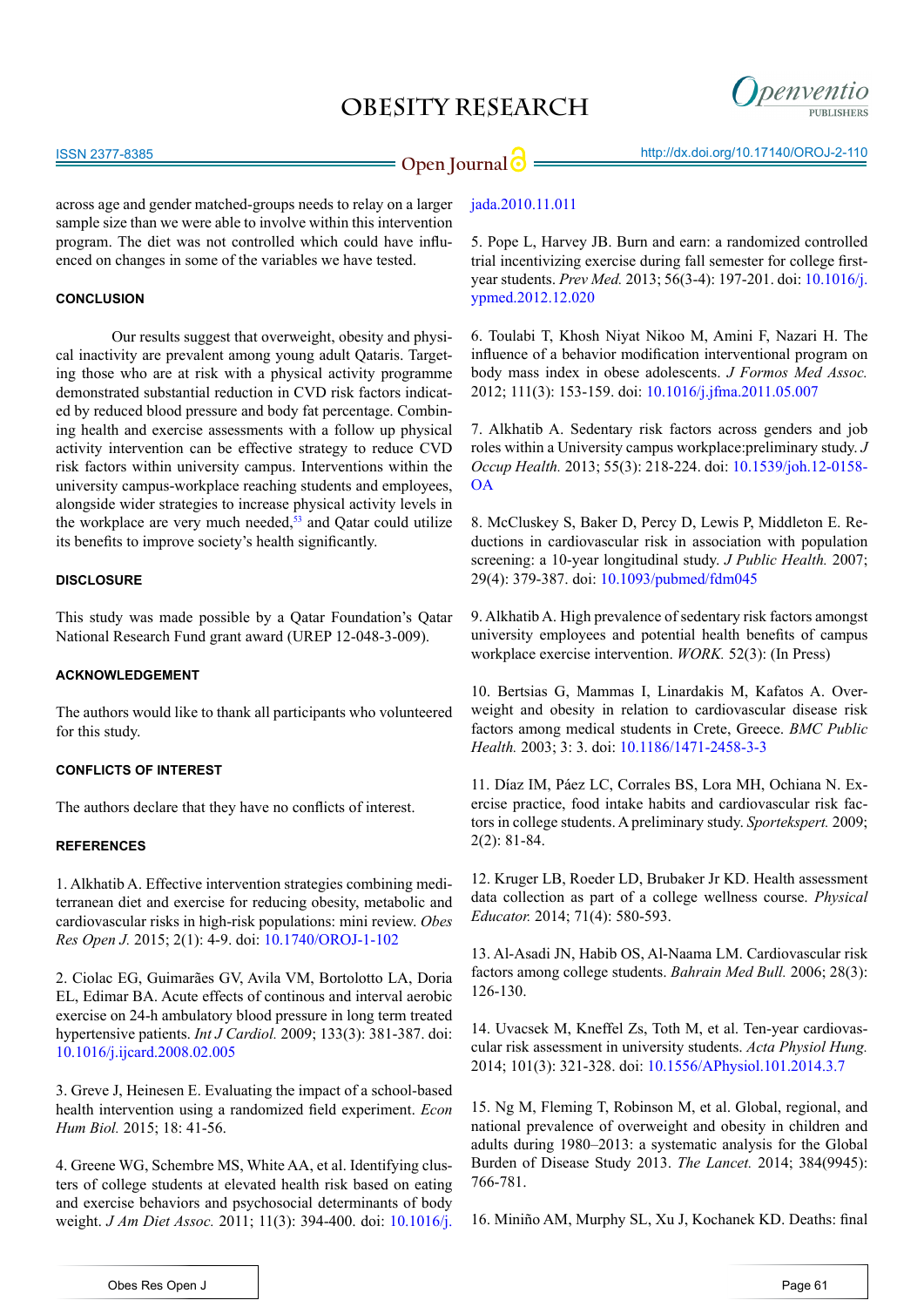

2015.

data for 2008. National vital statistics reports: from the Centers for Disease Control and Prevention, National Center for Health Statistics. *Natl Vital Stat Rep.* 2011; 59(10): 1-126.

<span id="page-5-0"></span>17. Ng SW, Zaghloul S, Ali HI, Harrison G, Popkin BM. The prevalence and trends of overweight, obesity and nutrition-related non-communicable diseases in the Arabian Gulf States. *Obes Rev.* 2011; 12(1): 1-13. doi: [10.1111/j.1467-789X.2010.00750.x](http://www.ncbi.nlm.nih.gov/pubmed/20546144) 

<span id="page-5-1"></span>18. Bener A. Prevalence of obesity, overweight, and underweight in Qatari adolescents. *Food Nutr Bull.* 2006; 27(1): 39-45.

19. World Health Organization Health statistics and information systems. Disease and injury country estimates. Website: [http://](http://www.who.int/healthinfo/global_burden_disease/estimates_country/en/) [www.who.int/healthinfo/global\\_burden\\_disease/estimates\\_](http://www.who.int/healthinfo/global_burden_disease/estimates_country/en/) [country/en/](http://www.who.int/healthinfo/global_burden_disease/estimates_country/en/) 2008; Accessed July 23, 2015.

<span id="page-5-2"></span>20. European Society of Cardiology, the European Heart Network and the British Heart Foundation Health Promotion Research Group. European Cardiovascular Disease Statistics 2012. Website: <http://www.ehnheart.org/cvd-statistics> 2012; Accessed July 23, 2015.

<span id="page-5-3"></span>21. Jure S. Population of Qatar by nationality. Website: [http://](http://www.bqdoha.com/2013/12/population-qatar) [www.bqdoha.com/2013/12/population-qatar](http://www.bqdoha.com/2013/12/population-qatar) 2014; Accessed June 23, 2015.

22. Qatar Information Exchange. Population structure. Website: [http://www.qix.gov.qa/portal/page/portal/qix/subject\\_area?](http://www.qix.gov.qa/portal/page/portal/qix/subject_area%3Fsubject_area%3D177) subject  $area=177$  2013; Accessed June 22, 2015

<span id="page-5-4"></span>23. International Physical Activity Questionnarie, IPAQ. Website:<www.ipaq.ki.se>Accessed June 22, 2015.

<span id="page-5-5"></span>24. Gibson AL, Heyward VH, Mermier CM. Predictive accuracy of Omron® body logic analyzer in estimating relative body fat of adults. *Int J Sport Nutr Exerc Metab.* 2000; 10(2): 216-227.

<span id="page-5-6"></span>25. Kokkinos PF, Narayan P, Papademetriou V. Exercise as hypertension therapy. *Cardiol Clin*. 2001; 19(3): 507-516.

<span id="page-5-7"></span>26. Haskell WL, Lee IM, Pate RR. Physical activity and public health: updated recommendation for adults from the American College of Sports Medicine and the American Heart Association*. Med Sci Sports Exerc*. 2007; 39(8): 1423-1434.

<span id="page-5-8"></span>27. World Health Organization. Global health risks: mortality and burden of disease attributable to selected major risks. *World Health Organization*. 2009.

<span id="page-5-9"></span>28. McPherson K. Reducing the global prevalence of overweight and obesity. *The Lancet.* 2014; 384(9945): 728-730.

<span id="page-5-10"></span>29. Ogden CL, Carroll MD, Kit BK, Flegal KM. Prevalence of Obesity in the United States, 2009-2010. Website: [http://www.](http://www.cdc.gov/nchs/data/databriefs/db82.pdf%0D) [cdc.gov/nchs/data/databriefs/db82.pdf](http://www.cdc.gov/nchs/data/databriefs/db82.pdf%0D) 2012; Accessed April 14,

<span id="page-5-11"></span>30. The Health and Social Care Information Centre. Statistics on obesity, physical activity and diet: England, 2013. Website: [https://catalogue.ic.nhs.uk/publications/public-health/obesity/](https://catalogue.ic.nhs.uk/publications/public-health/obesity/obes-phys-acti-diet-eng-2013/obes-phys-acti-diet-eng-2013-rep.pdf) [obes-phys-acti-diet-eng-2013/obes-phys-acti-diet-eng-](https://catalogue.ic.nhs.uk/publications/public-health/obesity/obes-phys-acti-diet-eng-2013/obes-phys-acti-diet-eng-2013-rep.pdf)[2013-rep.pdf](https://catalogue.ic.nhs.uk/publications/public-health/obesity/obes-phys-acti-diet-eng-2013/obes-phys-acti-diet-eng-2013-rep.pdf) 2013; Accessed June 24, 2015

<span id="page-5-12"></span>31. Bener A, Kim E J, Mutlu F. et al. Burden of diabetes mellitus attributable to demographic levels in Qatar: an emerging public health problem. *Diabetes Metab Syndr.* 2014; 8(4): 216-220. doi: [10.1016/j.dsx.2014.09.005](http://www.sciencedirect.com/science/article/pii/S1871402114000824) 

<span id="page-5-13"></span>32. Askarabadi SH, Valizadeh R, Daraei F. The effects aerobic exercise on some pulmonary indexes, body composition, body fat distribution and  $VO<sub>2</sub>$  max in normal and fat men of personal and members of Faculty of Azad University Bebahan Branch. *Procedia Soc Behav Sci*. 2012; 46: 3041-3045. doi: [10.1016/j.](http://www.sciencedirect.com/science/article/pii/S1877042812017429) [sbspro.2012.06.006](http://www.sciencedirect.com/science/article/pii/S1877042812017429)

<span id="page-5-14"></span>33. Gordon-Larsen P, The NS, Adair SL. Longitudinal trends in obesity in the United States from adolescence to the third decade of life. *Obesity.* 2010; 18(9): 1801-1804. doi: [10.1038/](http://www.ncbi.nlm.nih.gov/pubmed/20035278) [oby.2009.451](http://www.ncbi.nlm.nih.gov/pubmed/20035278)

<span id="page-5-15"></span>34. Gordon-Larsen P, Adair LS, Nelson MC, Popkin BM. Fiveyear obesity incidence in the transition period between adolescence and adulthood: the national longitudinal study of adolescent health. *Am J Clin Nutr.* 2004; 80(3): 569-575.

<span id="page-5-16"></span>35. Pletcher MJ, Bibbins-Domingo K, Lewis CE, et al. Prehypertension during young adulthood and coronary calcium later in life. *Ann Intern Med.* 2008; 149(2): 91-99.

<span id="page-5-17"></span>36. Noé JG, Dósa A, Ránky M, Pavlik G. Cardiovascular results of an individually controlled complex prevention. *Acta Physiol Hung.* 2014; 101(1): 1-12.

37. Fleischmann EH, Friedrich A, Danzer E, Gallert K, Walter H, Schmieder RE. Intensive training of patients with hypertension is effective in modifying lifestyle risk factors. *J Human Hyp.* 2004; 18(2): 127-131. doi: [10.1038/sj.jhh.1001648](http://www.nature.com/jhh/journal/v18/n2/full/1001648a.html)

<span id="page-5-18"></span>38. Dutheil F, Lesourd B, Courteix D, Chapier R, Doré E, Lac G. Blood lipids and adipokines concentrations during a 6-month nutritional and physical activity intervention for metabolic syndrome treatment. *Lipids Health Dis.* 2010; 9(1): 148-151. doi: [10.1186/1476-511X-9-148](http://www.ncbi.nlm.nih.gov/pubmed/21194421)

39. Stewart KJ, Bacher AC, Turner K. Exercise and risk factors associated with metabolic syndrome in older adults. *Am J Prev Med.* 2005; 28(1): 9-18. doi: [10.1016/j.amepre.2004.09.006](http://www.ajpmonline.org/article/S0749-3797%2804%2900245-4/abstract)

<span id="page-5-19"></span>40. Ishikawa K, Ohta T, Zhang J, Hashimoto S, Tanaka H. Influence of age and gender on exercise training-induced blood pressure reduction in systemic hypertension. *Am J Cardiol.* 1999;